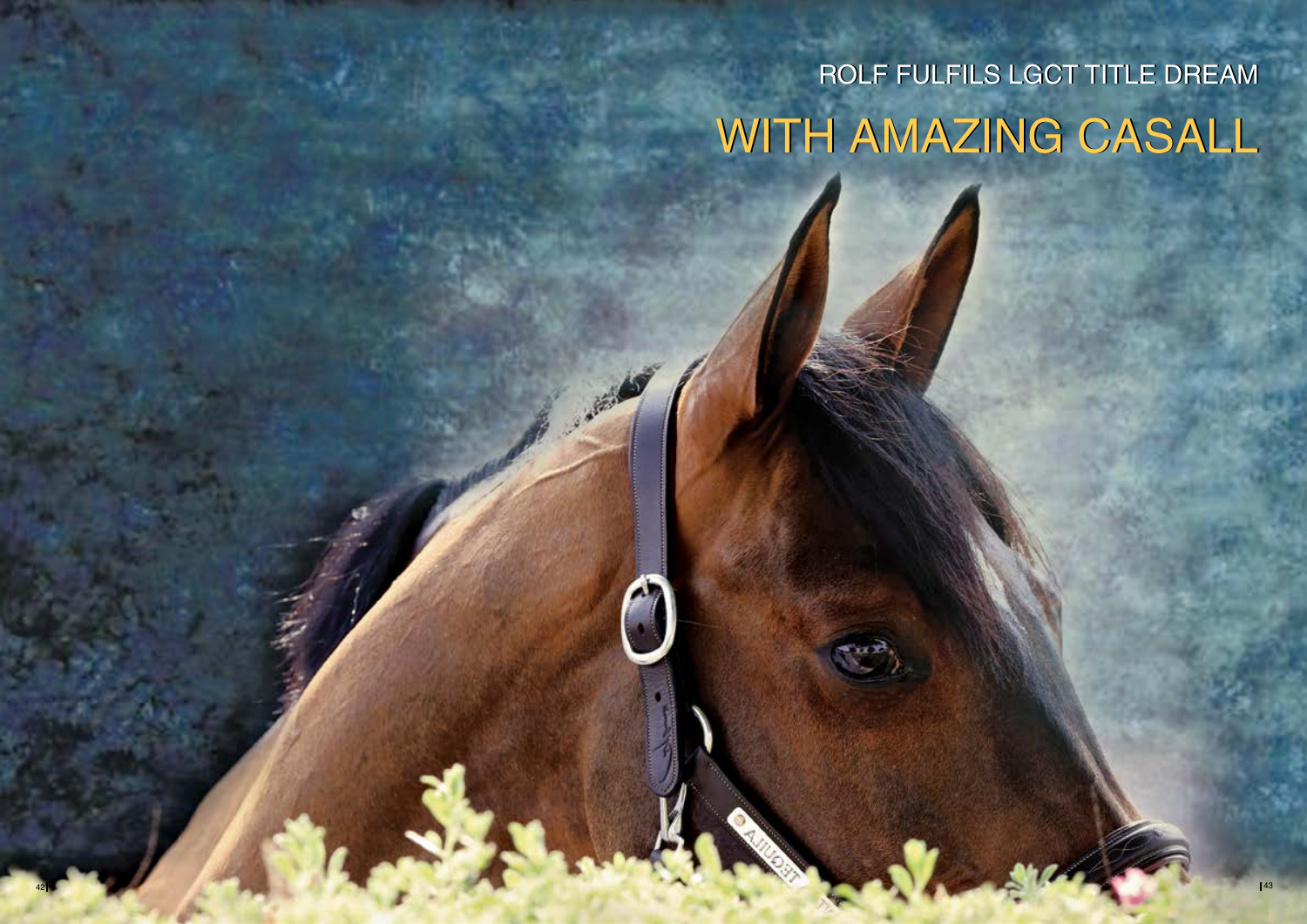His powerful season performance propelled him into pole position in the ranking for the final leg in Doha and Rolf's victory saw him take the lion's share of the **€1 million** bonus prize money as he takes his place on the list of LGCT Champions. On a Tour that saw the world's top show jumpers visit **15** incredible destinations, kicking off in Miami Beach, and reaching spectacular cities such as Mexico City, Monaco, Shanghai and Rome, it was the culmination of a fantastically consistent season for Rolf and Casall, with the pair taking wins in Valkenswaard and Paris, as well as podium finishes at other stops on the circuit.

In a night of high drama, Edwina Tops-Alexander (AUS) narrowly missed out on making history by becoming the first rider to win a hat-trick of titles, after a shock exit in the first round with fiery mare Lintea Tequila saw their Championship hopes dashed. The leading Australian rider settled for silver, and was delighted for Rolf, saying "he truly deserved it tonight". World Number 1 and former long-time leader of the LGCT Ranking Christian Ahlmann (GER) was able to keep hold of his third place in the rankings after a strong performance from top stallion Taloubet Z, despite the threat from fellow Olympic athletes below.

IT WAS ANISON THE STORE THOSE WAS NOT THOSE WAS A NOT THOSE WAS CLAIMED BY THE MANY CLAIMED BY CHARGE OLD STALL AS YOUR CHAINER OLD MANINTENCE IT IS THOSE UNSER A CLAIMED BY A NANOT THE PARTICUSE AT A MANINTENCE AND THE ST never give up, as Rolf-Göran Bengtsson (SWE) and the phenomenal 17 year old stallion Casall ASK claimed both the Longines Global Champions Tour Grand Prix of Doha win and the prestigious 2016 Champion of Champions title in a magnificent showdown in Qatar. Describing the Title win as "a dream come true", Rolf heralded his magnificent horse Casall as "just amazing", with their 11 year partnership one of the most respected in the world .

In the press conference following the Grand Prix, it was revealed that the prestigious final event of the Longines Global Champions Tour will be staged at **AL SHAQAB**  for the next three years. His Highness The Father Emir Sheikh Hamad Bin Khalifa Al Thani and Sheikh Joaan bin Hamad Al Thani attended the final to witness the climax of the 2016 series, which was followed by the announcement of the new **three-year agreement** .

Sheikh Joaan also joined the prize giving awarding the Champions trophy to Rolf-Göran Bengtsson in a sign of Qatar's commitment to the promotion of world class equestrian sport and the increasing popularity of show jumping and riding in the country.

The magnificent AL SHAQAB equestrian centre was the perfect backdrop for a night of top level sport. Course designer **Uliano Vezzani** set a challenging first round, throwing questions to the **41** starters to open the LGCT Grand Prix of Doha. Despite first rider to go Marco Kutscher (GER) jumping a clean clear with Clenur, thrills and spills came thick and fast, with John